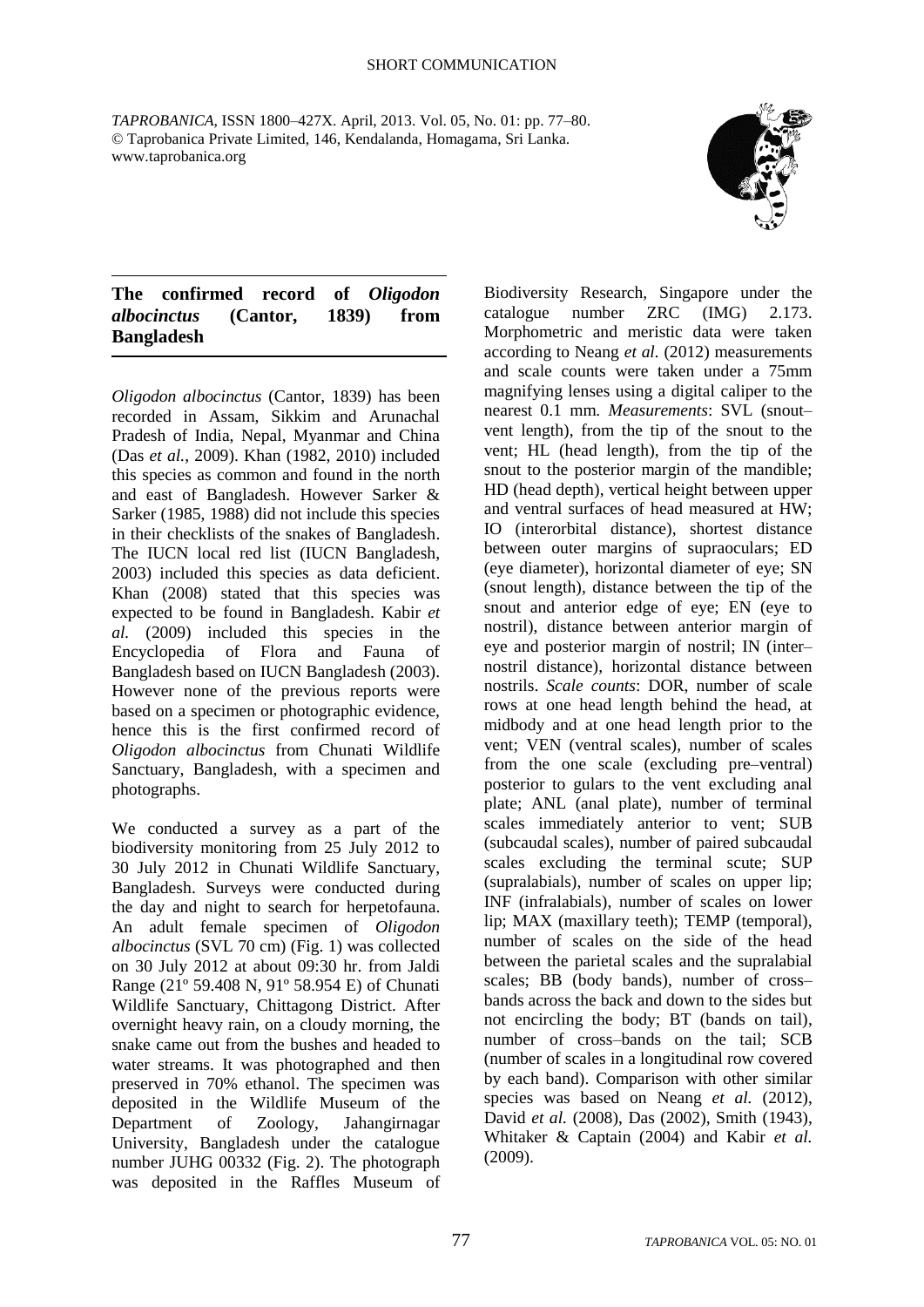

**Figure 1:** Live female *Oligodon albocinctus* (SVL 70 cm), collected at Chunati Wildlife Sanctuary, Bangladesh (Cat. JUHG 00332)

The morphometric and meristic data confirm that the specimen was an adult female *Oligodon albocinctus* (Cantor, 1839) when

compared with published literatures (Neang *et al*., 2012; David *et al.*, 2008; Das, 2002; Smith, 1943; Whitaker & Captain, 2004; Kabir *et al*., 2009). Body was comparatively robust with SVL 70.0 cm; tail was incomplete. It differed from the superficially similar *Oligodon kampucheaensis* (Neang *et al.*, 2012) by having DOR 19–19–17 instead of 15–15–15; VEN 194, SUB 50 and SUP–Eye 3+4 instead of 165, 39 and 4+5 respectively; and BB 26 instead of 17 (Table 1).

The specimen was reddish–brown with 26 yellowish dorsal cross–bands on body and 7 cross–bands on its incomplete tail. Head elongated and slightly flattened; HL 18.0 mm, HW 15.6 mm and HD 10.5 mm. Snout elongated; SnL 6.6 mm, EN 4.8 mm, ND 6.2 mm and IO 9.2 mm (Fig. 2).

| <b>Table 1:</b> Comparison of morphological and color pattern characters of <i>Oligodon albocinctus</i> with <i>Oligodon</i> |  |  |  |  |  |  |
|------------------------------------------------------------------------------------------------------------------------------|--|--|--|--|--|--|
| kampucheaensis. Additional abbreviations: RCB, reticulated black colored crossbars; ab, absent; -, not                       |  |  |  |  |  |  |
| mentioned.                                                                                                                   |  |  |  |  |  |  |

| <b>Characters</b>            | O. albocinctus<br>(JUHG 00332) | O. albocinctus<br>(Smith, 1943) | O. kampucheaensis<br>(Neang et al., 2012) |
|------------------------------|--------------------------------|---------------------------------|-------------------------------------------|
| <b>SVL</b>                   | $70 \text{ cm}$                |                                 | 36.32 cm                                  |
| <b>SUP</b><br>(touching eye) | 7(3/4)                         | 7(3/4)                          | 8(4/5)                                    |
| <b>INF</b>                   | 8                              |                                 | 8                                         |
| <b>TEMP</b>                  | $1+2$                          | 1 (anterior)                    | $1+2$                                     |
| <b>DOR</b>                   | 19, 19, 17                     |                                 | 15, 15, 15                                |
| <b>VEN</b>                   | 194                            | 177-208                         | 165                                       |
| <b>SUB</b>                   | $50 + x$                       | $40 - 69$                       | 39                                        |
| <b>ANL</b>                   | entire                         |                                 | entire                                    |
| <b>MAX</b>                   | 12                             |                                 | 11                                        |
| <b>BB</b>                    | 26                             | $19 - 27$                       | 17                                        |
| <b>BT</b>                    | 7                              | $4 - 8$                         | 3                                         |
| <b>SCB</b>                   | 8                              |                                 | $8 - 9$                                   |
| <b>RCB</b>                   | ab                             |                                 | ab                                        |

## **Acknowledgements**

We are thankful to the Forest Department of Bangladesh for providing permission and support during the field work. The field work was conducted as a part of the biodiversity monitoring in Chunati Wildlife Sanctuary (LDFC) project funded by GIZ and Arannyak Foundation, Bangladesh and implemented by

the wildlife research group of the Department of Zoology, Jahangirnagar University, we are thankful to them. We are also grateful to the authority of Wildlife Rescue Center (WRC) of Jahangirnagar University for their logistic support. Finally we would like to thank Gernot Vogel (Germany) for editing the manuscript.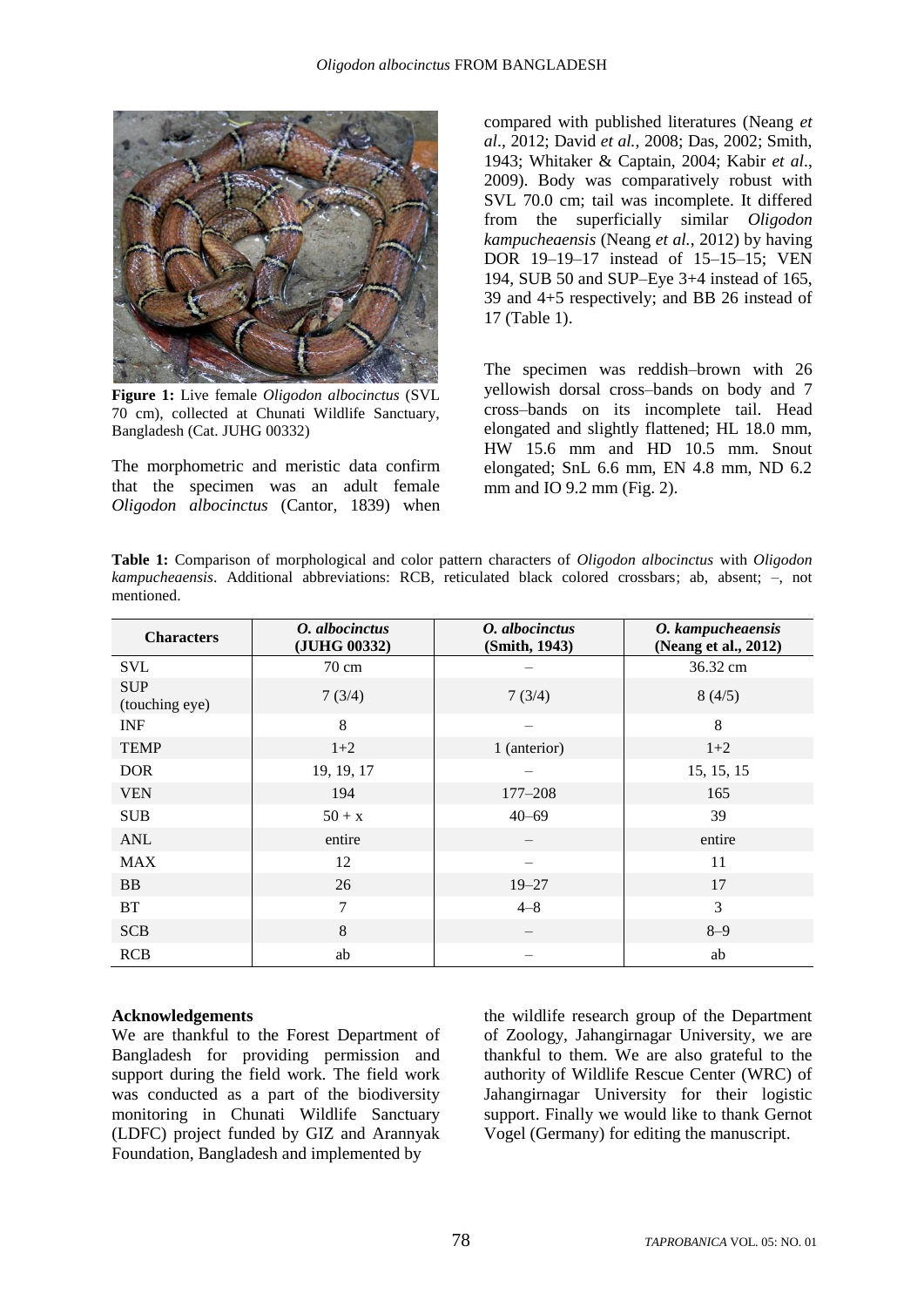

**Figure 2:** *Oligodon albocinctus* (JUHG 00332): **A**, lateral view of head; **B**, ventral view of head and **C**, subcaudal scales.

## **Literature Cited**

Das, I., 2002. *A photographic guide to snakes and other reptiles of India*, New Holland Publishers, UK: 144.

Das, A., U. Saikia, B. H. C. K. Murthy, S. Dey and S. K. Dutta, 2009. A herpetofaunal inventory of Barail Wildlife Sanctuary and adjacent regions, Assam, north–east India. *Hamadryad*, 34 (1): 117–134.

David, P., G. Vogel and J. Van Rooijen, 2008. A revision of the *Oligodon taeniatus* (Günther, 1861) (Squamata: Colubridae) group, with the description of three new species from the Indochinese Region. *Zootaxa*, 1965: 1–49.

IUCN Bangladesh, 2003. *Bangladesher Bipanno Banya Prani*. IUCN, The World Conservation Union, Bangladesh: 294.

Kabir, S. M. H., M. Ahmed, A. T. A. Ahmed, Z. U. Ahmed, Z. N. T. Begum, M. A. Hassan and M. Khondker (eds.). 2009. *Encyclopedia of Flora and Fauna of Bangladesh – volume 25*. Asiatic Society of Bangladesh, Dhaka: 204.

Khan, M. A. R., 1982. *Wildlife of Bangladesh: a checklist*. Dhaka: University of Dhaka: 174.

Khan, M. A. R., 2010. *Wildlife of Bangladesh, from amphibia to mammalia: a checklist*. Shahitya Prakash, Dhaka: 128.